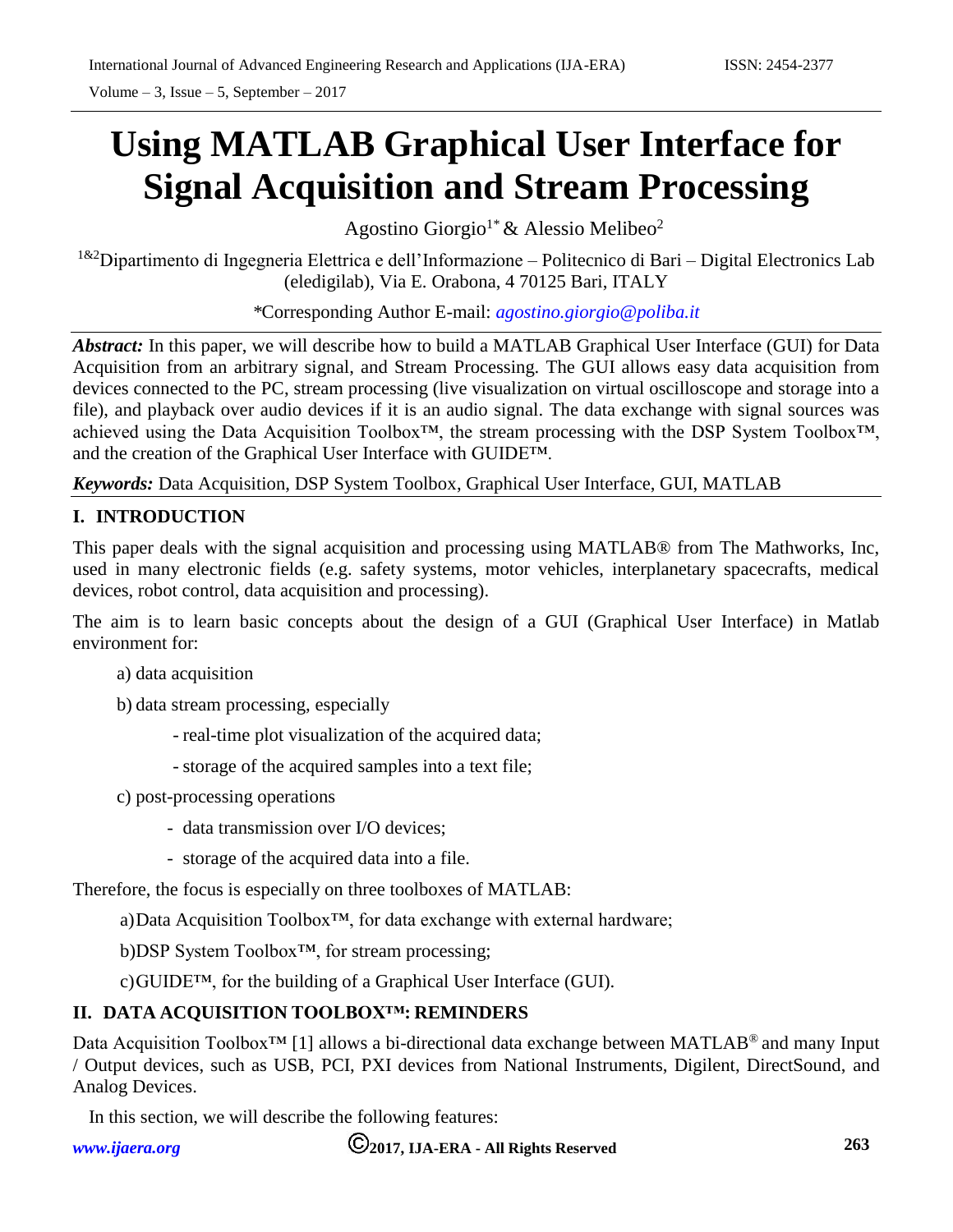- data acquisition from Input devices;
- data transmission over Output devices.
- A. Building of a Session

The first thing we should do is to get a list of the acquisition hardware connected to the PC typing a daq.get Devices command [2]:

- B. Data acquisition
- *1)* Add input channels

The first step to acquire data is to add input channels linked to the desired device. It is necessary to specify the device ID, the channel ID and the measurement type

*2)* Acquisition start

After adding channels, we can really start the acquisition. We have 2 options:

- Foreground acquisition [6];
- Background acquisition [7].
	- a) Foreground acquisition

This is an exclusive priority task, which means that no other code line can be read in the meanwhile.

b) Background acquisition

The Foreground acquisition obviously does not allow a real-time control. For example, it is not possible to show a live plot of the acquired data. Moreover, it exclusively occupies MATLAB®, which is a problem in case of a great amount of data.

After adding a listener, the acquisition can start in 2 ways:

- limited acquisition;
- continuous acquisition.
- C. Data transmission
- *1)* Add output channels

The first step is again to add channels over which we want to send data:

*2)* Transmission Start

To start a transmission, we have to queue data (stored into a matrix) [12].

We have 2 transmission ways:

- Foreground transmission [13];
- Background transmission [14].
- a) Foreground Transmission

During a Foreground data transmission, no other operation can be done.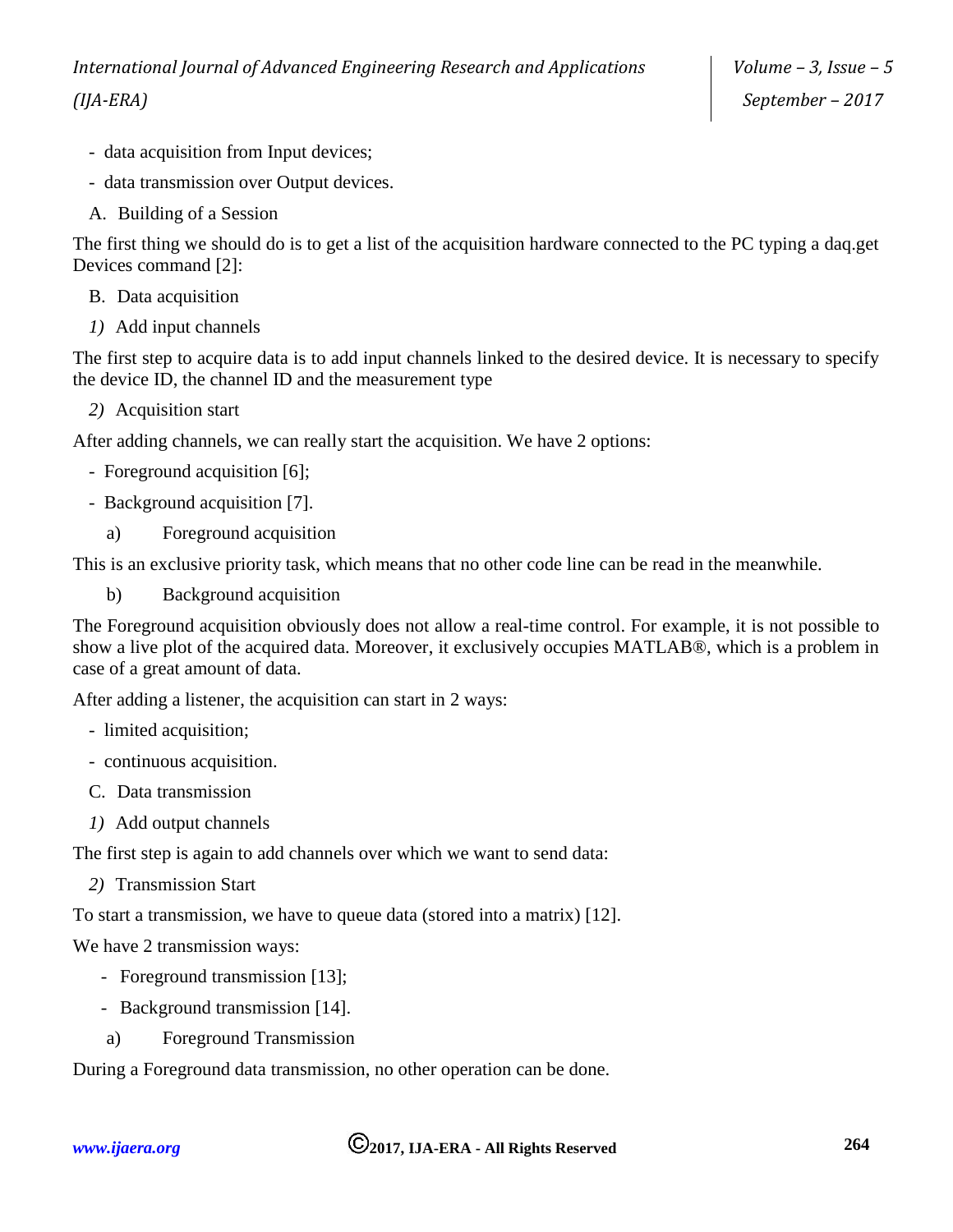## b) Background Transmission

If we should do other operations in the meanwhile (e.g. stop the transmission) we need a Background transmission.

D. Summary

In this sub-section, there are example codes and a table summarising the most significance commands and their meaning.

- *1)* Examples
	- a) Foreground audio data acquisition and transmission

This example code acquires audio data in Foreground from the Microphone for 6 seconds and then sends data over the PC Speakers:

```
% Session setup
s=daq.createSession('directsound');
% Input channels
addAudioInputChannel(s,'Audio1',1:2);
% Acquisition duration
s.DurationInSeconds=6;
% The acquisition starts typing '1'
i=input('Press 1 to start recording\n');
if i==1 disp('Starting...');
   % Data stored into a matrix 'audio'
   audio=startForeground(s);
   disp('Done');
end
% The transmission starts typing '1'
i=input('Press 1 to play\n');
if i == 1 % Output channels
   addAudioOutputChannel(s,'Audio4',1:2);
   % Queue data
   s.queueOutputData(audio);
   disp('Starting...');
   % Foreground transmission
   startForeground(s);
   disp('Done');
end
```
b) Voltage data acquisition from the device NI 9205

The following example code [15] acquires a voltage sinusoid from the National Instruments device NI 9205, as fig. 1 shows: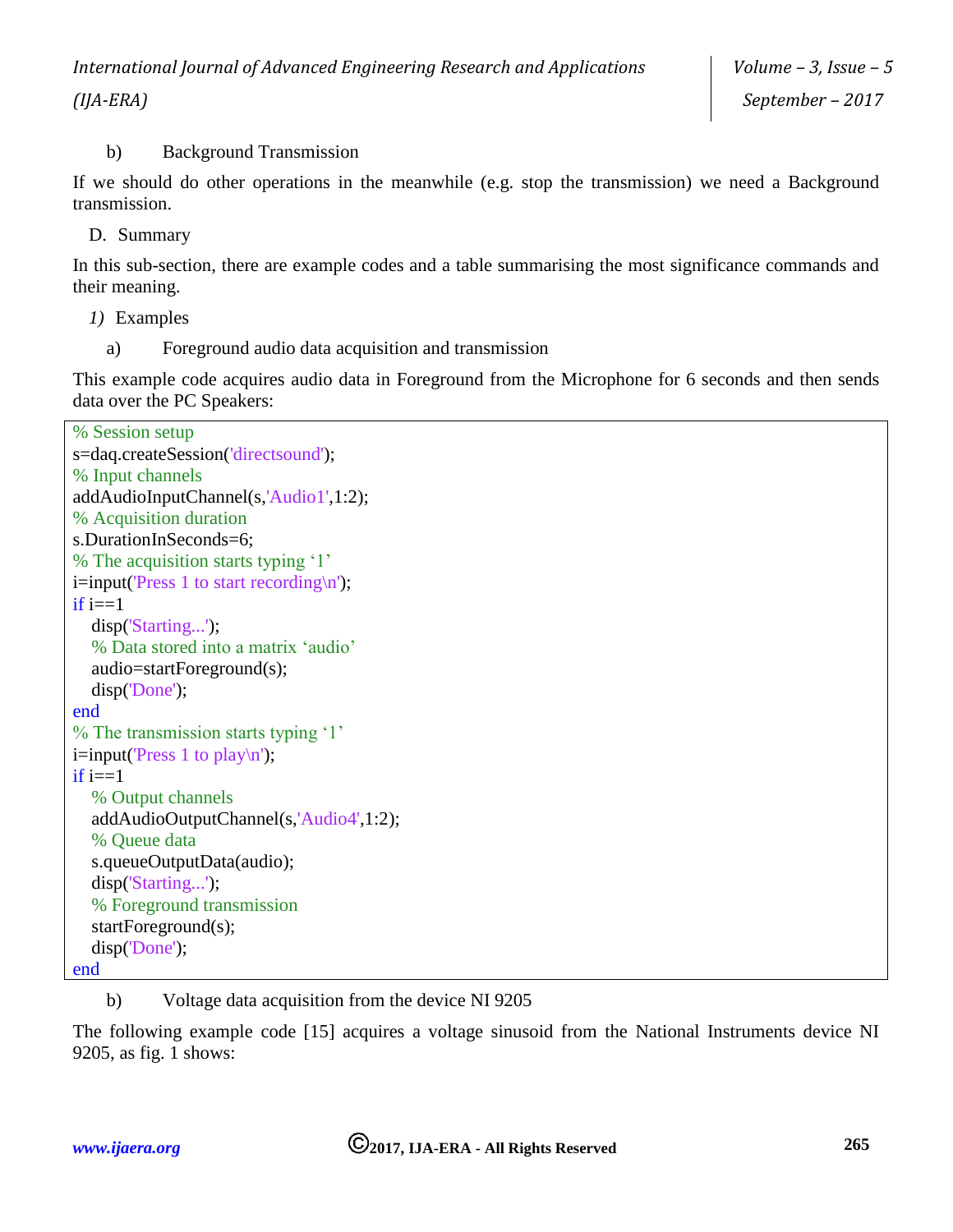| % Session setup                                   |
|---------------------------------------------------|
| $s =$ daq.createSession('ni');                    |
| % Input channel                                   |
| addAnalogInputChannel(s,'cDAQ1Mod1',0,'Voltage'); |
| % Sampling rate and duration setting              |
| s.Rate = $2000$ ;                                 |
| s.DurationInSeconds = $5$ ;                       |
| % Listener for a real-time plot visualization     |
| $lh = addListener(s, 'DataAvailable',')$          |
| @(src,event) plot(event.TimeStamps,event.Data));  |
| % Background acquisition                          |
| s.startBackground();                              |
| % Wait until the acquisition is complete          |
|                                                   |

s.wait()





Table of the most significant commands:

| dag.createSession     |                                                                                                    |
|-----------------------|----------------------------------------------------------------------------------------------------|
| Syntax                | $s =$ dag.createSession('vendor')                                                                  |
| Description           | Creation of an acquisition session to exchange data with a device from the<br>manufacturer vendor. |
| addAnalogInputChannel |                                                                                                    |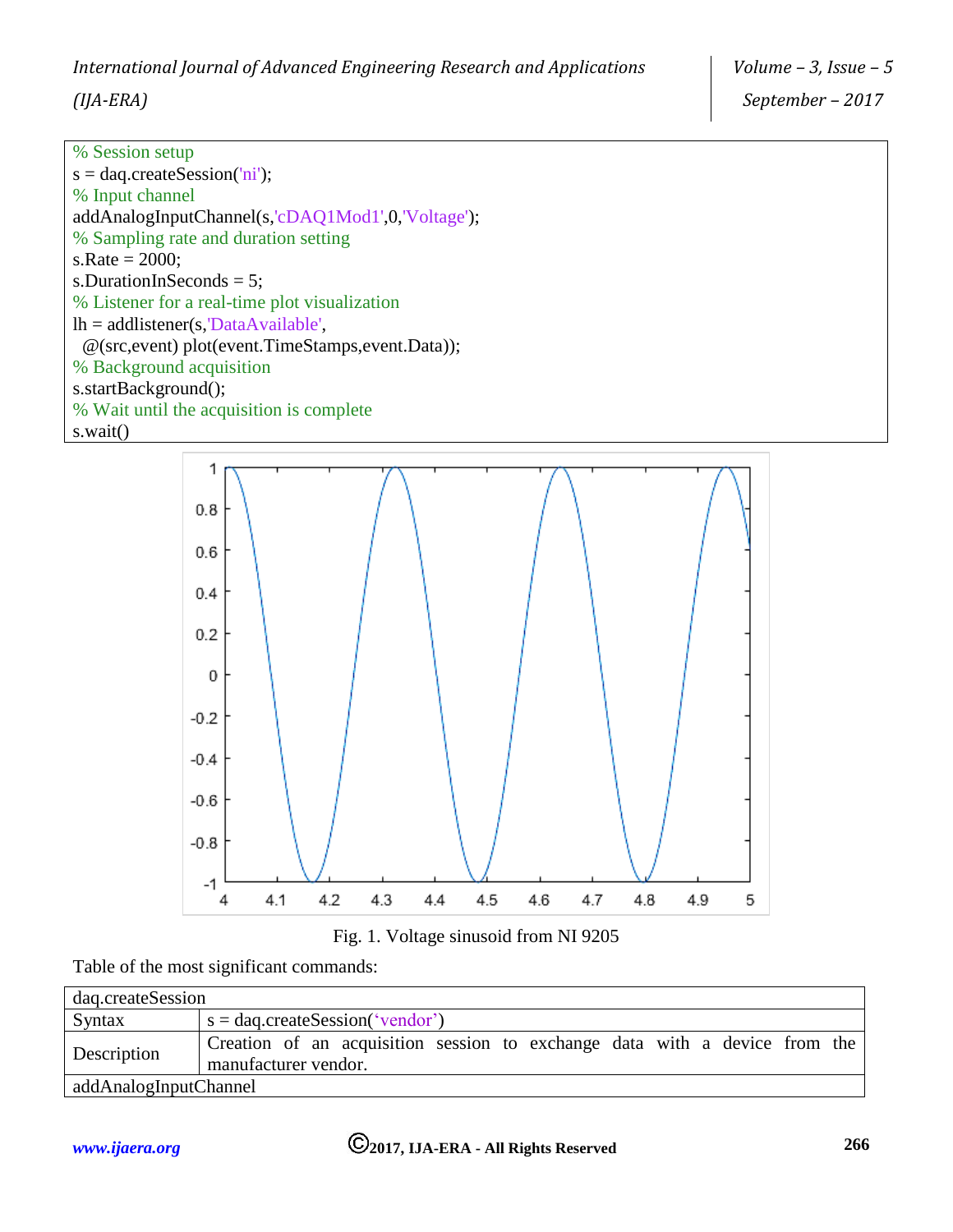| Syntax                 | addAnalogInputChannel(s,devID,chID,<br>measureType)                                                 |  |  |  |  |  |  |
|------------------------|-----------------------------------------------------------------------------------------------------|--|--|--|--|--|--|
| Description            | Adds input channels (chID) to acquire measureType data from the device called<br>devID.             |  |  |  |  |  |  |
| addAudioInputChannel   |                                                                                                     |  |  |  |  |  |  |
| Syntax                 | addAudioInputChannel(s,devID,chID)                                                                  |  |  |  |  |  |  |
| Description            | Adds input channels (chID) to acquire audio data from the device called devID.                      |  |  |  |  |  |  |
| DurationInSeconds      |                                                                                                     |  |  |  |  |  |  |
| Syntax                 | s.DurationInSeconds = $t$                                                                           |  |  |  |  |  |  |
| Description            | The session will run for t s.                                                                       |  |  |  |  |  |  |
| Default Value          | 1 <sub>s</sub>                                                                                      |  |  |  |  |  |  |
| Rate                   |                                                                                                     |  |  |  |  |  |  |
| Syntax                 | $s.Rate = f$                                                                                        |  |  |  |  |  |  |
| Description            | Sampling rate of f samples per second.                                                              |  |  |  |  |  |  |
| Default Value          | It depends on the acquired data type. An audio session, for example, acquires 44100<br>samples/s.   |  |  |  |  |  |  |
| IsContinuous           |                                                                                                     |  |  |  |  |  |  |
| Syntax                 | $s.IsContinuous = true/false$                                                                       |  |  |  |  |  |  |
| Description            | Defines if the acquisition is continuous or not.                                                    |  |  |  |  |  |  |
| Default Value          | false                                                                                               |  |  |  |  |  |  |
| addAnalogOutputChannel |                                                                                                     |  |  |  |  |  |  |
| Syntax                 | addAnalogOutputChannel(s,devID,chID,<br>measureType)                                                |  |  |  |  |  |  |
| Description            | Adds output channels (chID) to transmitt measureType data over the device called<br>devID.          |  |  |  |  |  |  |
| addAudioOutputChannel  |                                                                                                     |  |  |  |  |  |  |
| Syntax                 | addAudioOutputChannel(s,devID,chID)                                                                 |  |  |  |  |  |  |
| Description            | Adds output channels (chID) to transmitt audio data over the device called devID.                   |  |  |  |  |  |  |
| queueOutputData        |                                                                                                     |  |  |  |  |  |  |
| Syntax                 | s.queueOutputData(data)                                                                             |  |  |  |  |  |  |
| Description            | Preliminar operation for data transmission: we add to the session s a matrix/array data<br>to send. |  |  |  |  |  |  |
| startForeground        |                                                                                                     |  |  |  |  |  |  |
| Syntax                 | startForeground(s)                                                                                  |  |  |  |  |  |  |
| Description            | Starts the Foreground operations for the session s.                                                 |  |  |  |  |  |  |
| startBackground        |                                                                                                     |  |  |  |  |  |  |
| <b>Syntax</b>          | startBackground(s)                                                                                  |  |  |  |  |  |  |
| Description            | Starts the Background operations for the session s. Requires a listener.                            |  |  |  |  |  |  |
| addlistener            |                                                                                                     |  |  |  |  |  |  |
| Syntax                 | l=addlistener(s,event,@function)                                                                    |  |  |  |  |  |  |
| Description            | Adds a listener to the session s which executes a function when an event occurs.                    |  |  |  |  |  |  |
| Wait                   |                                                                                                     |  |  |  |  |  |  |
| Syntax                 | s.wait();                                                                                           |  |  |  |  |  |  |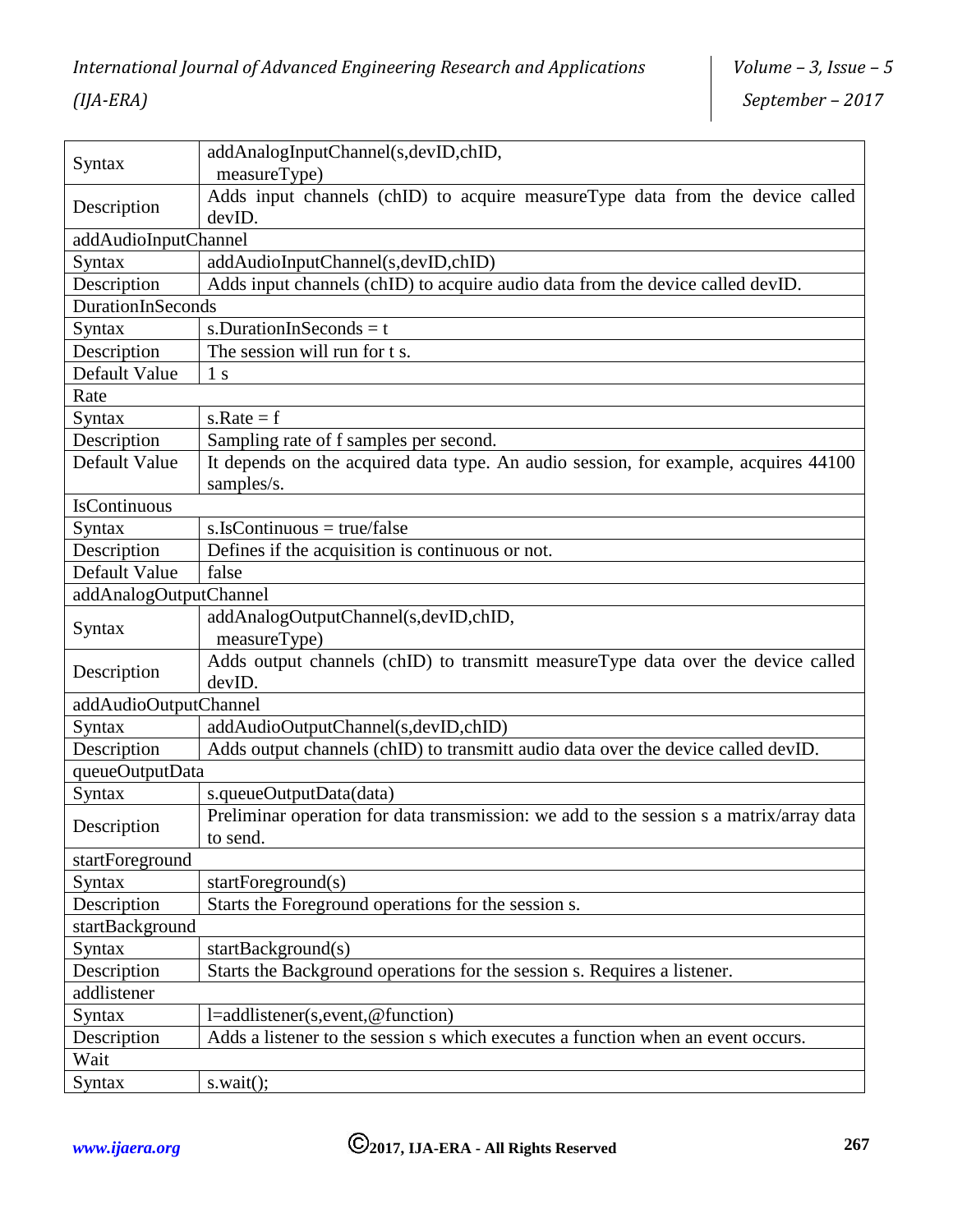| Description               | It stops the reading of the following code lines until the Background session |  |  |  |  |  |  |  |
|---------------------------|-------------------------------------------------------------------------------|--|--|--|--|--|--|--|
|                           | operations are done.                                                          |  |  |  |  |  |  |  |
| <b>Anonymous Function</b> |                                                                               |  |  |  |  |  |  |  |
| Syntax                    | $@$ (src, event) % Operations                                                 |  |  |  |  |  |  |  |
|                           | It is defined into a listener. It needs 2 input variables:                    |  |  |  |  |  |  |  |
|                           | $src = the session which the listener is linked to;$                          |  |  |  |  |  |  |  |
|                           | event = structure with $3$ fields:                                            |  |  |  |  |  |  |  |
| Description               | Data, matrix MxN (num. of samples x num. of channels) with the incoming data; |  |  |  |  |  |  |  |
|                           | TimeStamps, array Mx1 with all the sampling instants;                         |  |  |  |  |  |  |  |
|                           | TriggerTime, absolute time of triggering.                                     |  |  |  |  |  |  |  |

## **III. DSP SYSTEM TOOLBOX™: REMINDERS**

The DSP System Toolbox<sup>™</sup> [16] is specialized in data Stream Processing [17].

A. Stream Processing

In many applications, it is required a live monitoring of data, so we need the Stream Processing procedure, which means to:

- divide the incoming data into frames;
- acquire and store only a single frame at a time;
- process the acquired frame before the next one arrives.

Fig. 2 shows the scheme of the stream processing



Fig. 2. Stream-processing main scheme

Thus, the Stream Processing procedure allows a real-time control over the data. For example, we may want a real-time plot visualization of the ECG of a patient. We can do that dividing the signal into packets and visualize on screen one packet at a time.

In addition, there is an advantage in the memory usage: in fact, only a single frame is acquired and it is fully processed before the next one arrives. In this way, only a small amount of data should be handled at a time.

B. System Objects™

Stream Processing is possible thanks to System Objects™ [18], specialized functions included in the DSP System Toolbox™ allowing many frame-by-frame operations, such as storage/reading of samples into/from

*[www.ijaera.org](http://www.ijaera.org/)* **2017, IJA-ERA - All Rights Reserved 268**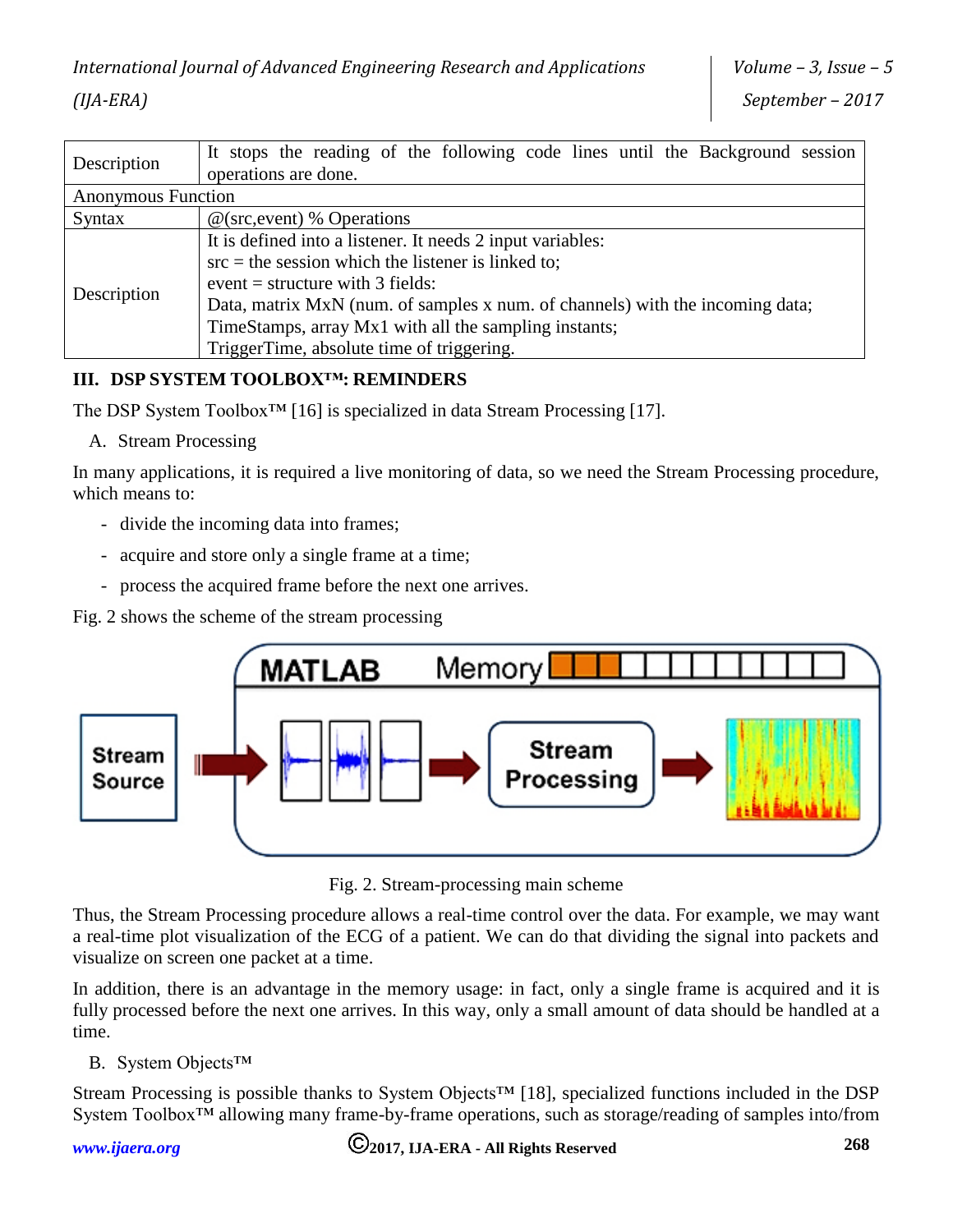*(IJA-ERA)*

a text/audio file, or turning MATLAB® into a virtual oscilloscope for a real-time plot or a spectrum visualization.

- C. Example codes
- *1)* Example n. 1

The following code imports an audio.mp3 file into a matrix called data, it stores the acquired data into an audio.txt file and shows a real-time plot on a virtual oscilloscope (Fig. 3). Then, it reads the samples from the audio.txt file and generates an audio.wav file:

```
% System Objects creation
AudioReader=dsp.AudioFileReader('Filename', 
  'audio.mp3');
TxtWriter=dspdemo.TextFileWriter('Filename',
  'audio.txt');
TxtReader=dspdemo.TextFileReader('Filename',
  'audio.txt');
TimeScope=dsp.TimeScope('YLimits',[-1,1],
 'TimeSpan',4,'SampleRate',AudioReader.SampleRate);
TimeScope.BufferLength=2*TimeScope.SampleRate*...
  TimeScope.TimeSpan;
AudioWriter=dsp.AudioFileWriter('Filename',
  'audio.wav');
% Importing of 'audio.mp3', generation of 
  'audio.txt' and TimeScope visualization
while (~isDone(AudioReader))
   data=step(AudioReader);
   step(TxtWriter,data);
   step(TimeScope,data);
end
release(TxtWriter); release(TimeScope); release(AudioReader);
% Reading of 'audio.txt' and storage of 
  'audio.wav'
while (~isDone(TxtReader))
   data=step(TxtReader);
   step(AudioWriter,data);
end
release(TxtReader); release(AudioWriter);
```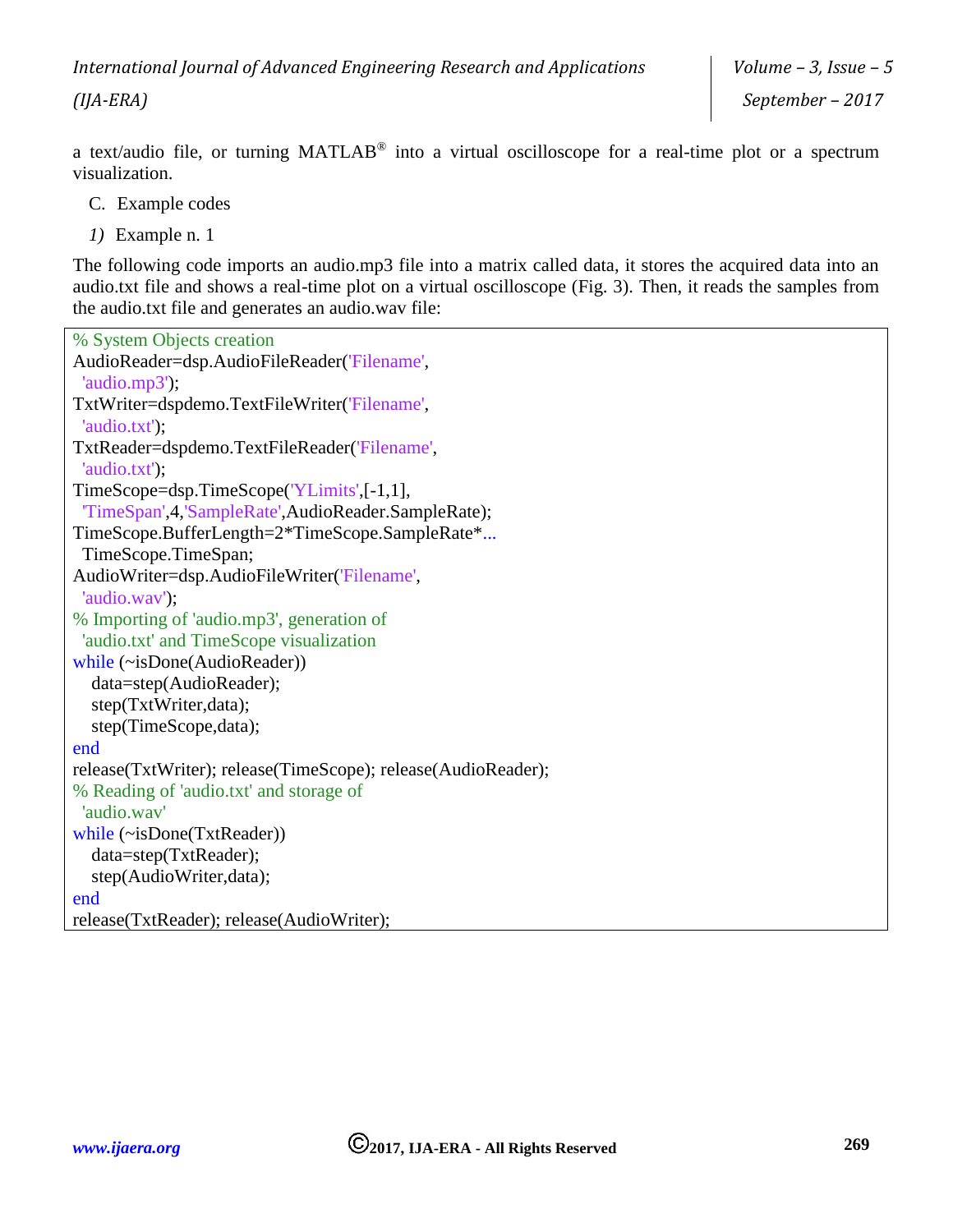

Fig. 3. Real-time plot on virtual oscilloscope

## *2)* Example n. 2

In this example, 2 sinusoids (having frequencies respectively of 50Hz e 60Hz) are generated using the dsp. Sine Wave [23] System Object<sup>™</sup>, the samples are stored into a sin.txt file; then, the file sin.txt is read and the acquired data is shown on a virtual oscilloscope (Fig. 4) [24].

```
% TxtWriter
TxtWt=dspdemo.TextFileWriter('Filename','sin.txt');
% Sinusoid with dsp.SineWave S.O.
fs=8000; f=[50,60]; frameLength=32;
SinWv=dsp.SineWave('Frequency',f,'SampleRate',fs, 
  'SamplesPerFrame',frameLength);
% Run a number of iterations to create .txt file
tmax=10; t=(0:1/fs:tmax-1/fs)'; N=length(t);
numCycles=N/frameLength;
for k=1:numCycles
   dataFrame=step(SinWv);
   step(TxtWt,dataFrame);
end
% Release
release(TxtWriter); release(SineWave);
% TxtReader and TimeScope
TxtRd=dspdemo.TextFileReader('Filename','sin.txt',
  'SamplesPerFrame',frameLength);
TimeScope=dsp.TimeScope('YLimits',[-1,1],...
  'TimeSpan',0.05,'SampleRate',fs, ...
 'ShowGrid',true);
% Read from .txt and visualize TimeScope
while (~isDone(TxtRd))
   dataFrame=step(TxtRd);
   step(TimeScope,dataFrame);
end
release(TimeScope); release(TxtRd);
```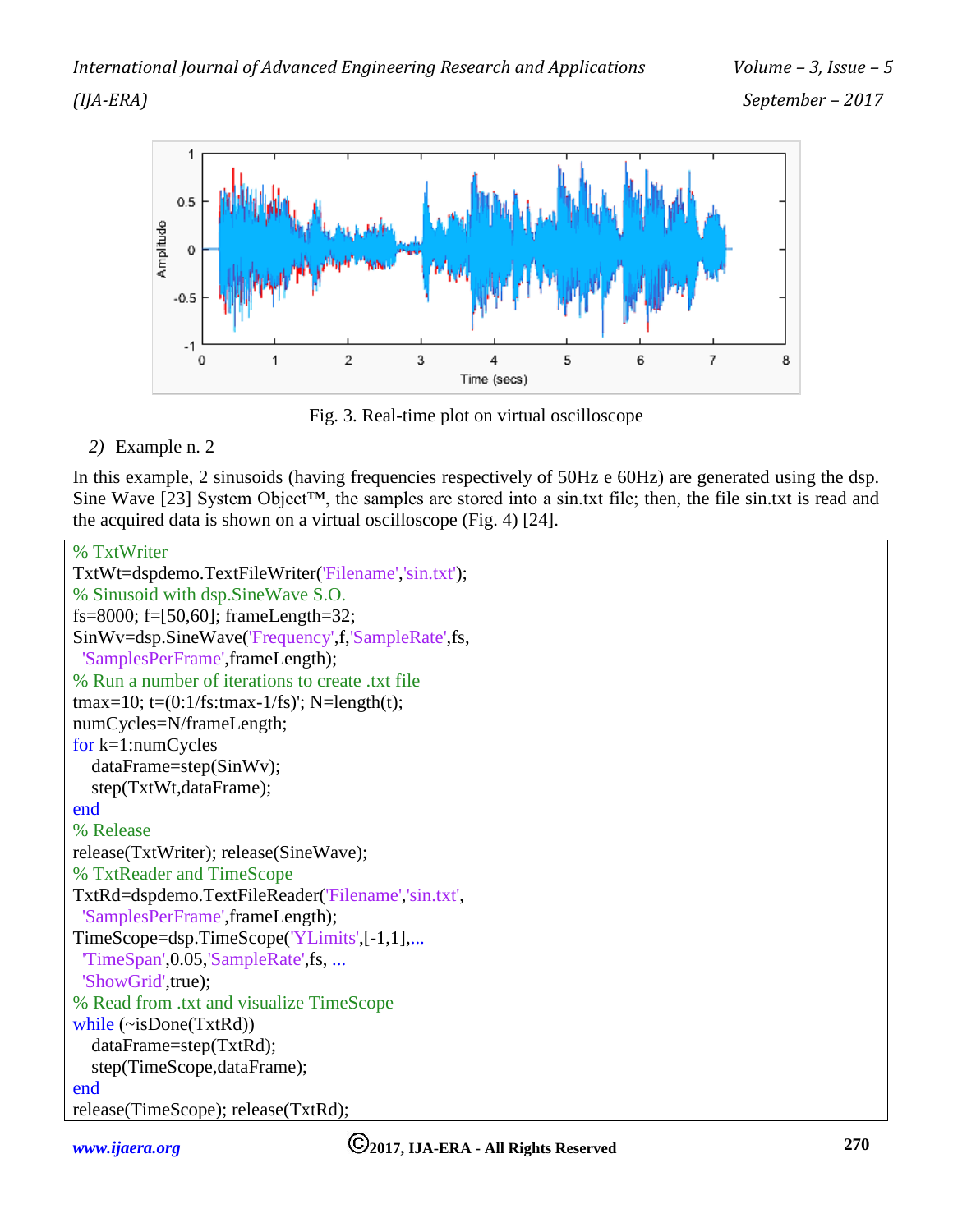

Fig. 4. Real-time plot of the generated sinusoids

# **IV. GUI DESIGN WITH MATLAB GUIDE™**

In many applications, it may be required to build a Graphical User Interface (GUI) with GUIDE™ MATLAB tool, to make the product easily accessible to the final user [25].

A. GUIDE™ Overview

The first step is to open GUIDE™ typing guide on the MATLAB Command Window. Now we have to choose among various templates, as fig. 5 shows:

| Create New GUI<br>Open Existing GUI                                                             |                                                   |
|-------------------------------------------------------------------------------------------------|---------------------------------------------------|
| <b>GUIDE</b> templates                                                                          | Preview                                           |
| Blank GUI (Default)<br>GUI with Uicontrols<br>▲ GUI with Axes and Menu<br>Modal Question Dialog | <b>BLANK</b>                                      |
| Save new figure as:                                                                             | C:\Users\BHCB\Google Drive\Tesi MATLAB\<br>Browse |
|                                                                                                 | Cancel<br>ОΚ<br>Help                              |

Fig. 5. GUI templates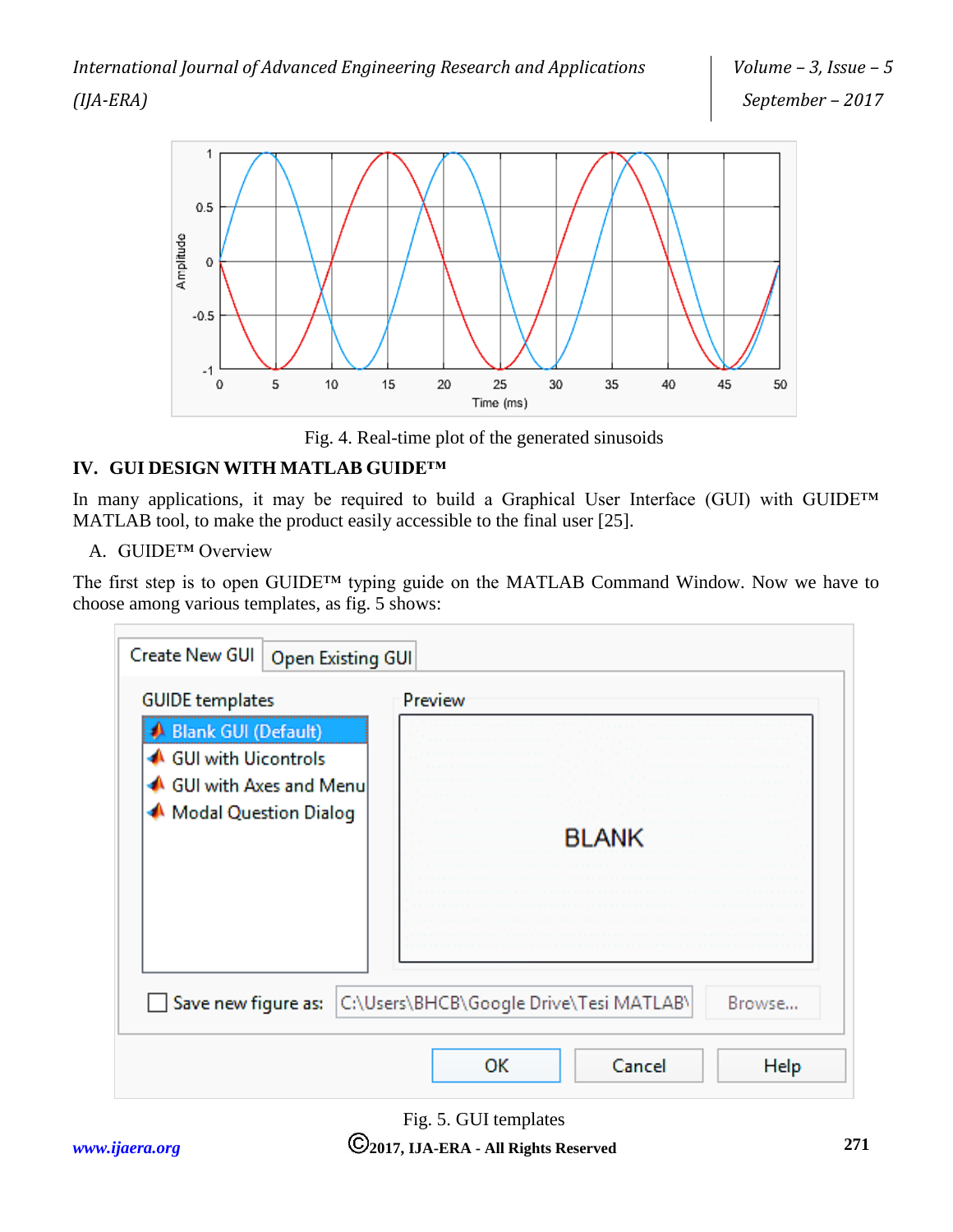| File         | Edit                                                                              | View | Layout |   | Tools | Help |  |                           |  |                                |               |
|--------------|-----------------------------------------------------------------------------------|------|--------|---|-------|------|--|---------------------------|--|--------------------------------|---------------|
|              | ðΗ                                                                                | ¥    |        |   |       |      |  |                           |  |                                |               |
|              | Select                                                                            |      |        |   |       |      |  |                           |  |                                |               |
|              | <sup>OK</sup> Push Button                                                         |      |        |   |       |      |  |                           |  |                                |               |
|              | som Slider                                                                        |      |        |   |       |      |  |                           |  |                                |               |
|              | <b>B</b> Radio Button                                                             |      |        |   |       |      |  |                           |  |                                |               |
|              | ⊠ Check Box                                                                       |      |        |   |       |      |  |                           |  |                                |               |
|              | <b>FDT</b> Edit Text                                                              |      |        |   |       |      |  |                           |  |                                |               |
|              | TXT Static Text                                                                   |      |        |   |       |      |  |                           |  |                                |               |
|              | <b>ESS</b> Pop-up Menu                                                            |      |        |   |       |      |  |                           |  |                                |               |
|              | <b>副</b> Listbox                                                                  |      |        |   |       |      |  |                           |  |                                |               |
|              | <b>IIII</b> Toggle Button                                                         |      |        |   |       |      |  |                           |  |                                |               |
|              | 田 Table                                                                           |      |        |   |       |      |  |                           |  |                                |               |
|              | M Axes                                                                            |      |        |   |       |      |  |                           |  |                                |               |
|              | $\begin{bmatrix} \overline{x}_{\overline{0}} \\ \overline{w} \end{bmatrix}$ Panel |      |        |   |       |      |  |                           |  |                                |               |
|              | <b>8</b> Button Group                                                             |      |        |   |       |      |  |                           |  |                                |               |
|              | X ActiveX Control                                                                 |      |        |   |       |      |  |                           |  |                                |               |
|              |                                                                                   |      |        | ∢ |       |      |  |                           |  |                                | $\rightarrow$ |
| Tag: figure1 |                                                                                   |      |        |   |       |      |  | Current Point: [295, 198] |  | Position: [680, 415, 351, 251] |               |

For example, if we choose a Blank template, we will get the situation in Fig. 6:

Fig. 6. Blank GUI

In Fig. 6, we can see on the left all the items that can be used to build a GUI. In this section, we will describe some general features of a GUI and its items.

B. Main features

Each item included in GUIDE™ has a list of properties, accessible by a double-click on it, as fig. 7 shows. We can notice:

| ⊕ Position           |   | [5,8 2,769 13,8 1,692] |   |
|----------------------|---|------------------------|---|
| SliderStep           |   | [1x2 double array]     | ≋ |
| String               | E | <b>Button 1</b>        |   |
| Style                |   | pushbutton             |   |
| Tag                  |   | pushbutton1            |   |
| <b>TooltipString</b> |   |                        |   |
| <b>UIContextMenu</b> |   | <none></none>          |   |
|                      |   |                        |   |

Fig. 7. Main properties of a pushbutton

- String, the text written into/next to the selected item;
- Style, the type (pushbutton, checkbox, editable text box, etc);
- Tag, a name by which MATLAB™ finds the item into the source code.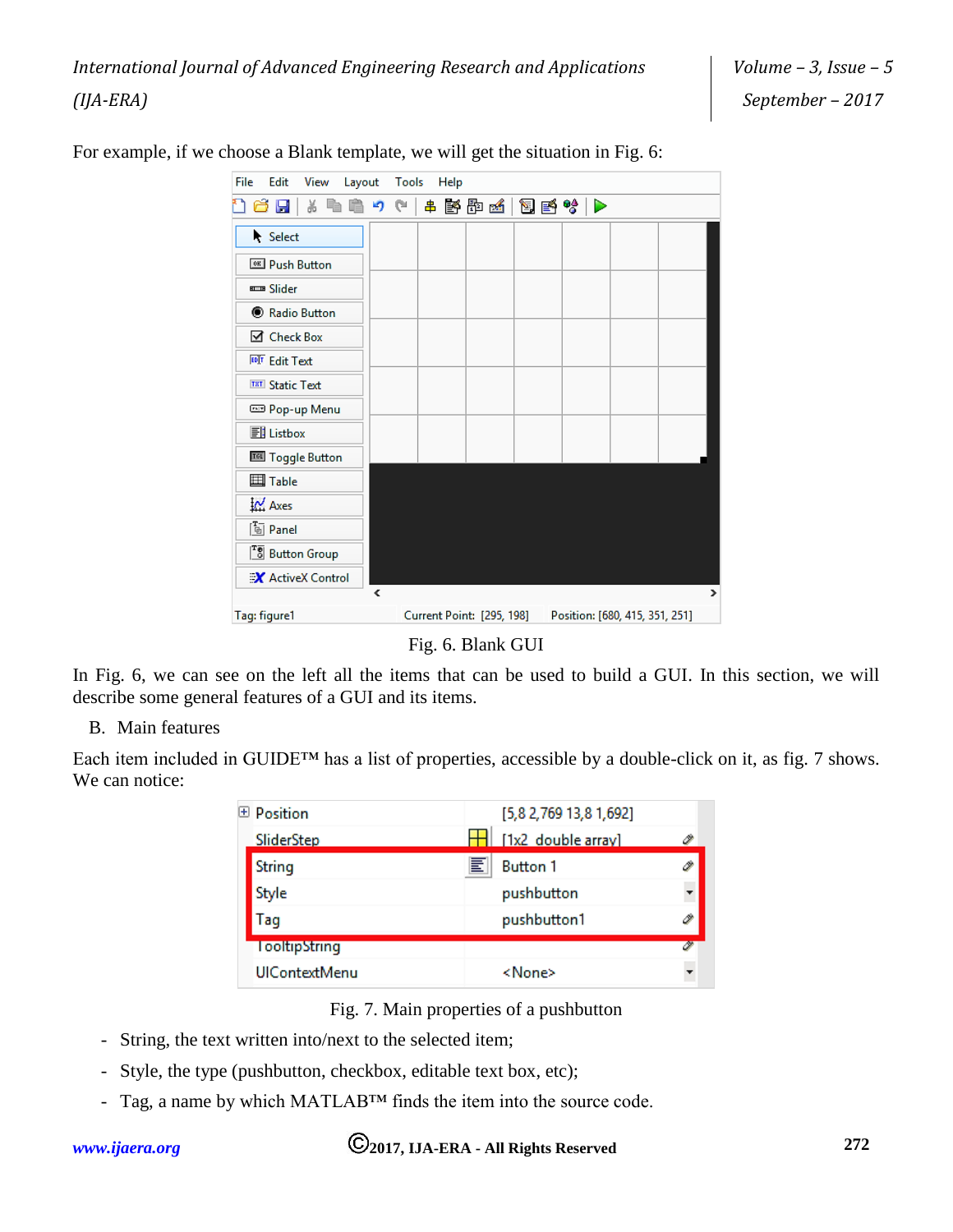*International Journal of Advanced Engineering Research and Applications* 

*(IJA-ERA)*

Clicking on the Save button, the source code is automatically generated. This code is divided into many functions:

- a GUI automatically generated function; do not edit:

| function varargout = $Example_{\text{GUI}}(varargin)$ |  |
|-------------------------------------------------------|--|
| % Begin initialization code - DO NOT EDIT             |  |

- opening function, usually where variables and System Objects™ are defined:

% Executes just before Example\_GUI is made visible. function Example\_GUI\_OpeningFcn(hObject, eventdata, handles, varargin) handles.output = hObject; % handles update guidata(hObject, handles);

- output function:

#### % Outputs function varargout=Example\_GUI\_OutputFcn(hObject, eventdata, handles) varargout $\{1\}$  = handles.output;

- functions associated to the GUI items (here we can see a pushbutton function):

% --- Executes on button press in pushbutton1.

function pushbutton1\_Callback(hObject, eventdata, handles)

*1)* Focus: hObject and handles

Each function has some input variables: hObject, handles, eventdata. However, we will focus on hObject and handles, because eventdata has not been implemented until the R2016b release of MATLAB®.

a) hObject

Every GUI item has an associated function in the source code; we will use the hObject syntax to refer to the selected object into its own function.

We need 2 commands to achieve a bi-directional interaction with an object: get and set. For example, let's consider the syntax to get or set the content of an editable text box:

| get, acquires the object's state           |                       |
|--------------------------------------------|-----------------------|
|                                            | get(hObject,'String') |
| Duration                                   | $ans =$               |
|                                            | Duration              |
| set, defines a custom state for the object |                       |
| set(hObject,'String','Ciao')               | Ciao                  |

#### b) handles

With the handles structure it is possible to share data among callbacks.

Let's suppose to be into a pushbutton function; we may want to get or set the state of an editable text box (tag edit1) [26]: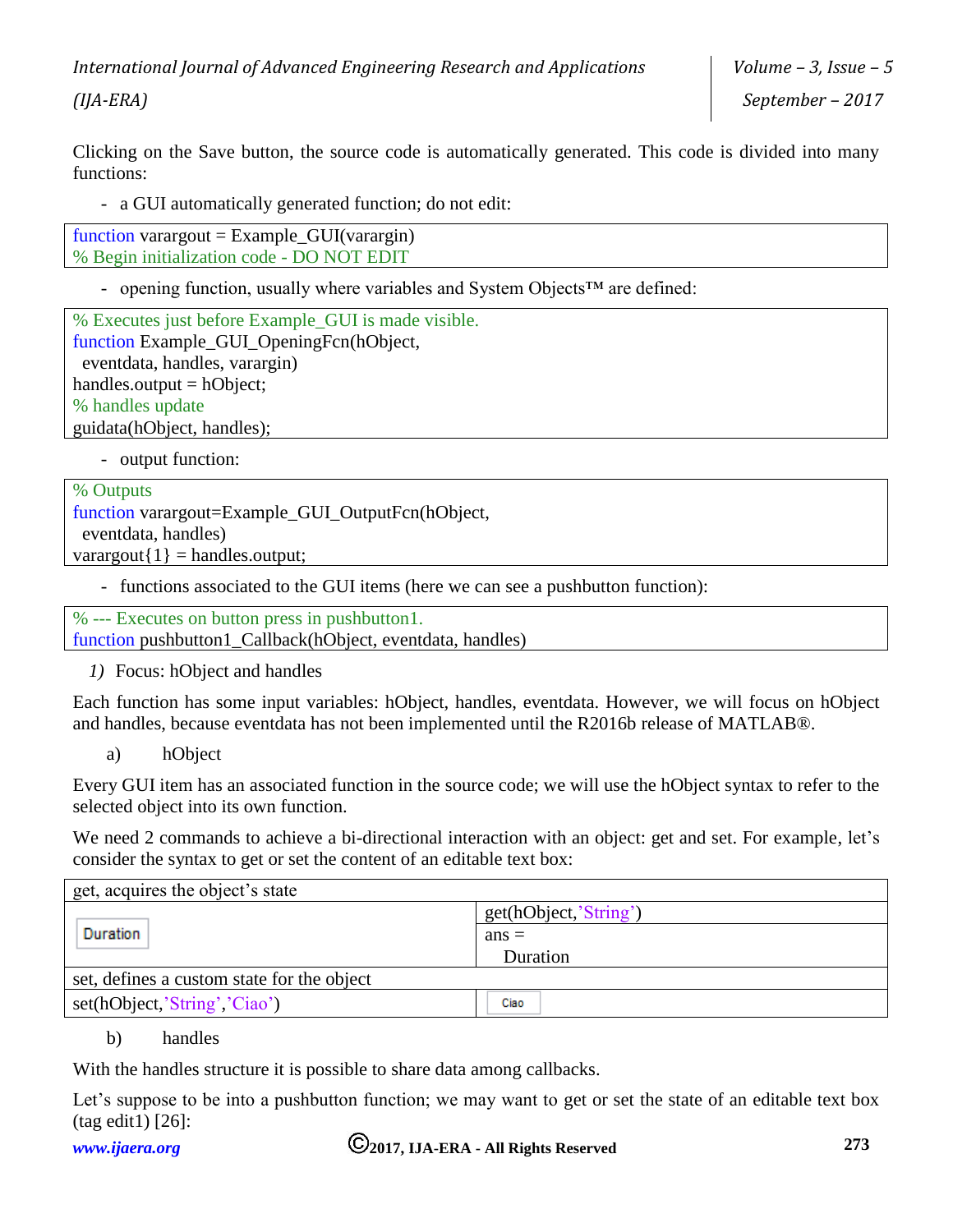| get, acquires the object's state           |                                 |  |  |  |  |  |
|--------------------------------------------|---------------------------------|--|--|--|--|--|
| <b>Duration</b>                            | get(handles.edit1,<br>'String') |  |  |  |  |  |
|                                            | $ans =$                         |  |  |  |  |  |
|                                            | Duration                        |  |  |  |  |  |
| set, defines a custom state for the object |                                 |  |  |  |  |  |
| set(handles.edit1,'String',                | Ciao                            |  |  |  |  |  |
| 'Ciao'                                     |                                 |  |  |  |  |  |

The handles structure has another important application. In fact, when we define a new variable into a function, we cannot use it in other callbacks. In order to share variables (or even System Objects™ and sessions) among callbacks it is necessary to store them into the handles structure:

| handles.a= $5$<br>handles.s=daq.createSession $(\hat{i} \nii')$<br>handles.TimeScope=dsp.TimeScope | Storage of a variable, an acquisition session or a<br>System Object <sup>TM</sup> into the handles structure. |
|----------------------------------------------------------------------------------------------------|---------------------------------------------------------------------------------------------------------------|
| guidata(hObject, handles)                                                                          | Update of the handles structure, in order to use the<br>stored data into other callbacks.                     |

Let's consider the following simple example. Button 1 generates a random number between 0 and 10, it stores it into the rand1 cell of the handles structure, Button 2 doubles it:

| function pushbutton1_Callback(hObject, eventdata, handles) | Button 1                    |
|------------------------------------------------------------|-----------------------------|
| handles.rand $1=10^*$ rand;                                |                             |
| $a =$ handles.rand1                                        | Button 2                    |
| guidata(hObject, handles);                                 |                             |
| function pushbutton2_Callback(hObject, eventdata, handles) |                             |
| $b = (handles, rand1)*2$                                   | $a = 9.0579$<br>b = 18.1158 |
|                                                            |                             |

*2)* Pop-up Menu

A Pop-up Menu is used when the user should choose something among various options. The automatically generated code consists into 2 functions:

a) popupmenu1\_CreateFcn: list initialization;

we can define the various choices typing a set command; this example shows how to generate a list with 2 options, Choice1 and Choice2:

```
function popupmenu1_CreateFcn(hObject, eventdata,
 handles)
if ispc && isequal(get(hObject,'BackgroundColor'),...
     get(0,'defaultUicontrolBackgroundColor'))
   set(hObject,'BackgroundColor','white');
end
% List generation
set(hObject,'String',{'Choice1','Choice2'});
```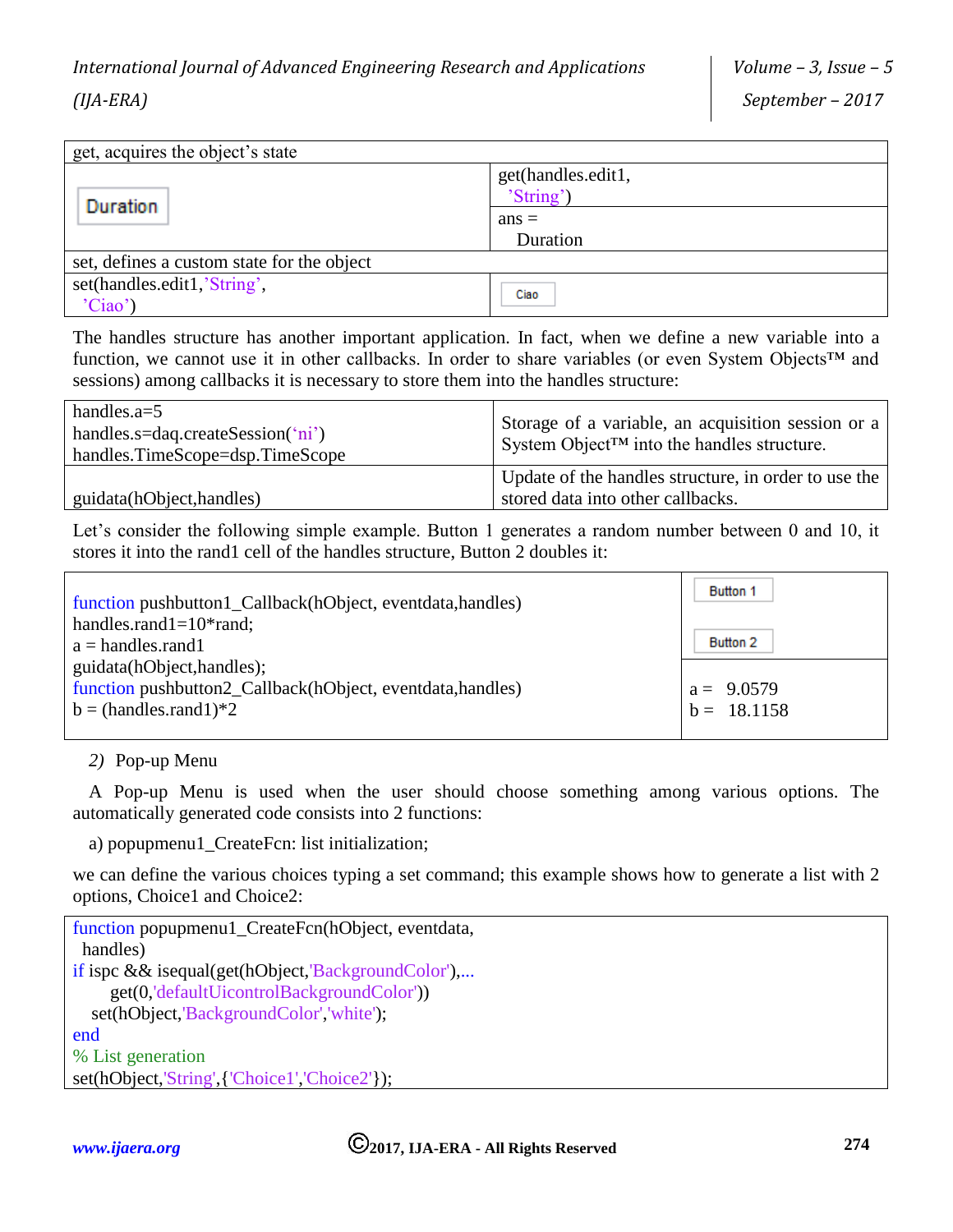b) popupmenu1\_Callback: operations done after a choice has been made; cellstr and contents commands together allow to get the choice made by the user and store it into the variable choice; the following if defines a specific function associated to each choice:

| function popupmenu1_Callback(hObject, eventdata, handles) |
|-----------------------------------------------------------|
| % Get the choice made and store into 'choice'             |
| $contents = cellstr(get(hObject, 'String'));$             |
| choice=contents{get(hObject,'Value')};                    |
| if (strcmp(choice,'Choice1'))                             |
| % Operations for Choice1                                  |
| elseif (strcmp(choice, 'Choice2'))                        |
| % Operations for Choice2                                  |
| end                                                       |

*3)* Editable Text Box

It is used to allow the user to manually set some parameters:

- if we are into the edit1 associated function;

| get, acquires the object's state           |                       |  |
|--------------------------------------------|-----------------------|--|
| Duration                                   | get(hObject,'String') |  |
|                                            | $ans = Duration$      |  |
| set, defines a custom state for the object |                       |  |
| set(hObject,'String','Ciao')               | Ciao                  |  |

#### - if we are into another callback;

| get, acquires the object's state           |                                 |  |
|--------------------------------------------|---------------------------------|--|
| Duration                                   | get(handles.edit1,<br>'String') |  |
|                                            | $ans =$ Duration                |  |
| set, defines a custom state for the object |                                 |  |
| set(handles.edit1,'String',<br>'Ciao'      | Ciao                            |  |

#### *4)* Static Text

This text box cannot be modified by the user on the GUI. Its state can only be defined into the .m source Matlab code:

| get, acquires the object's state           |                                |  |
|--------------------------------------------|--------------------------------|--|
| <b>Static Text Example</b>                 | get(handles.txt1,<br>'String') |  |
|                                            | $ans = Static Text Example$    |  |
| set, defines a custom state for the object |                                |  |
| set(handles.txt1,'String',<br>'Ciao'       | Ciao                           |  |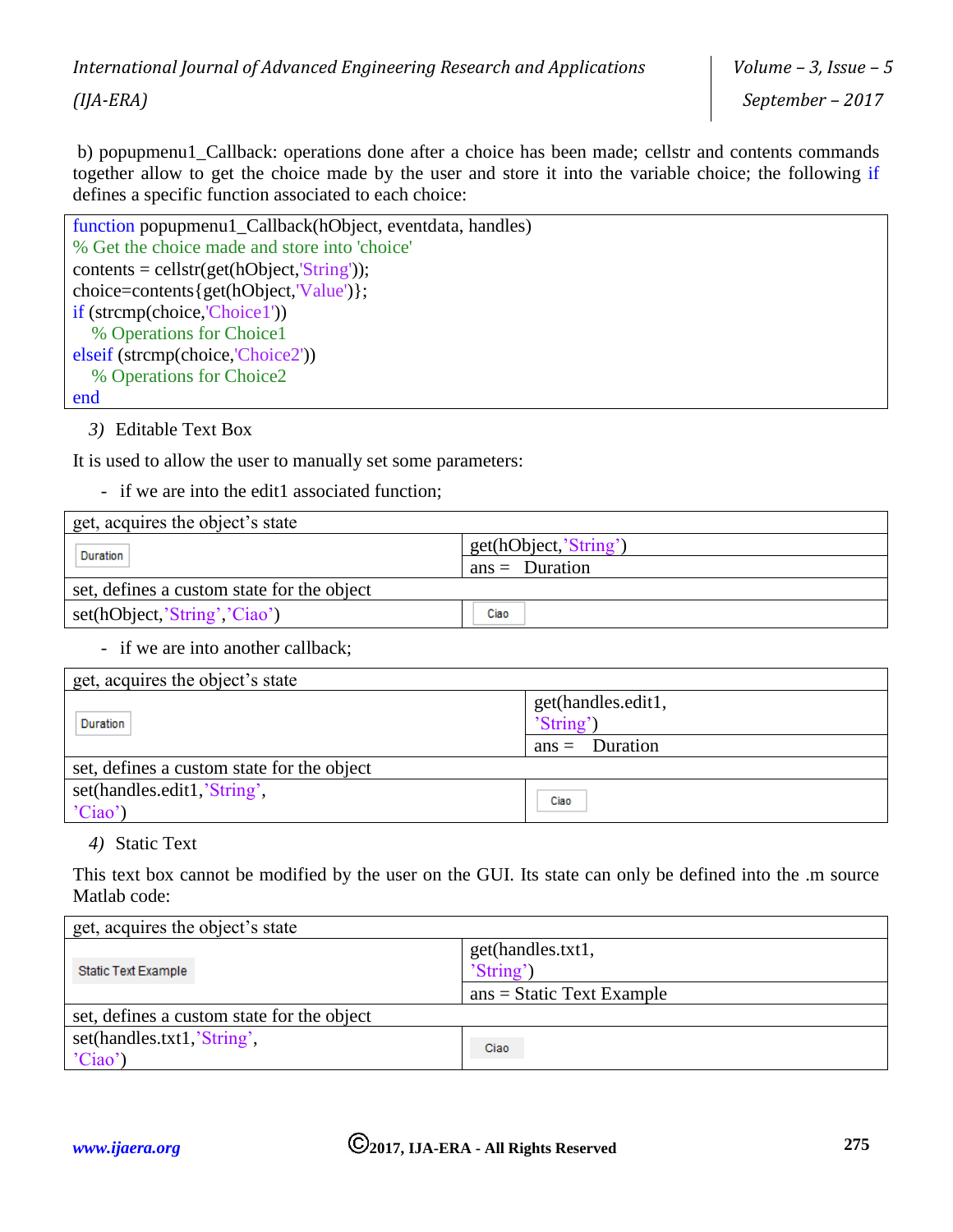*International Journal of Advanced Engineering Research and Applications (IJA-ERA)*

## *5)* Axes

It simply reserves a GUI section for a plot visualization, as fig. 8 shows:



Fig. 8. GUI Axes

## *6)* Checkbox

Using checkboxes we can do different operations depending on which they are selected or not. A checkbox (box1) has 2 properties, Value and String:

| $get \rightarrow Value$ , acquires the logic state of the object (selected or not)     |                                 |  |
|----------------------------------------------------------------------------------------|---------------------------------|--|
| get(handles.box1,'Value')                                                              |                                 |  |
| <b>Check Box</b>                                                                       | $ans = 0$                       |  |
|                                                                                        | (not selected)                  |  |
| $\blacktriangleright$ Check Box                                                        | $ans = 1$ (selected)            |  |
| $get \rightarrow String$ , acquires the text shown next to the checkbox                |                                 |  |
| get(handles.box1,'String')                                                             |                                 |  |
| <b>Check Box</b><br>$\vert \ \ \vert$                                                  | $ans =$                         |  |
|                                                                                        | <b>Check Box</b>                |  |
| set $\rightarrow$ Value, defines a custom logic state for the object (selected or not) |                                 |  |
| set(handles.box1, 'Value',0)                                                           | <b>Check Box</b>                |  |
| set(handles.box1, Value',1)                                                            | $\blacktriangleright$ Check Box |  |
| set $\rightarrow$ String, defines a custom text to be shown next to the checkbox       |                                 |  |
| set(handles.box1,'String','Ciao')                                                      | Ciao                            |  |

## *7) Pushbutton*

The callback of a pushbutton is executed when the user clicks on it. In this example code, Button 1 generates a random number between 0 and 10:

function pushbutton1\_Callback(hObject, eventdata, handles)

n=10\*rand;

C. Example code to design a GUI

This example includes all the items analysed in this section. Fig. 9 shows the designed GUI.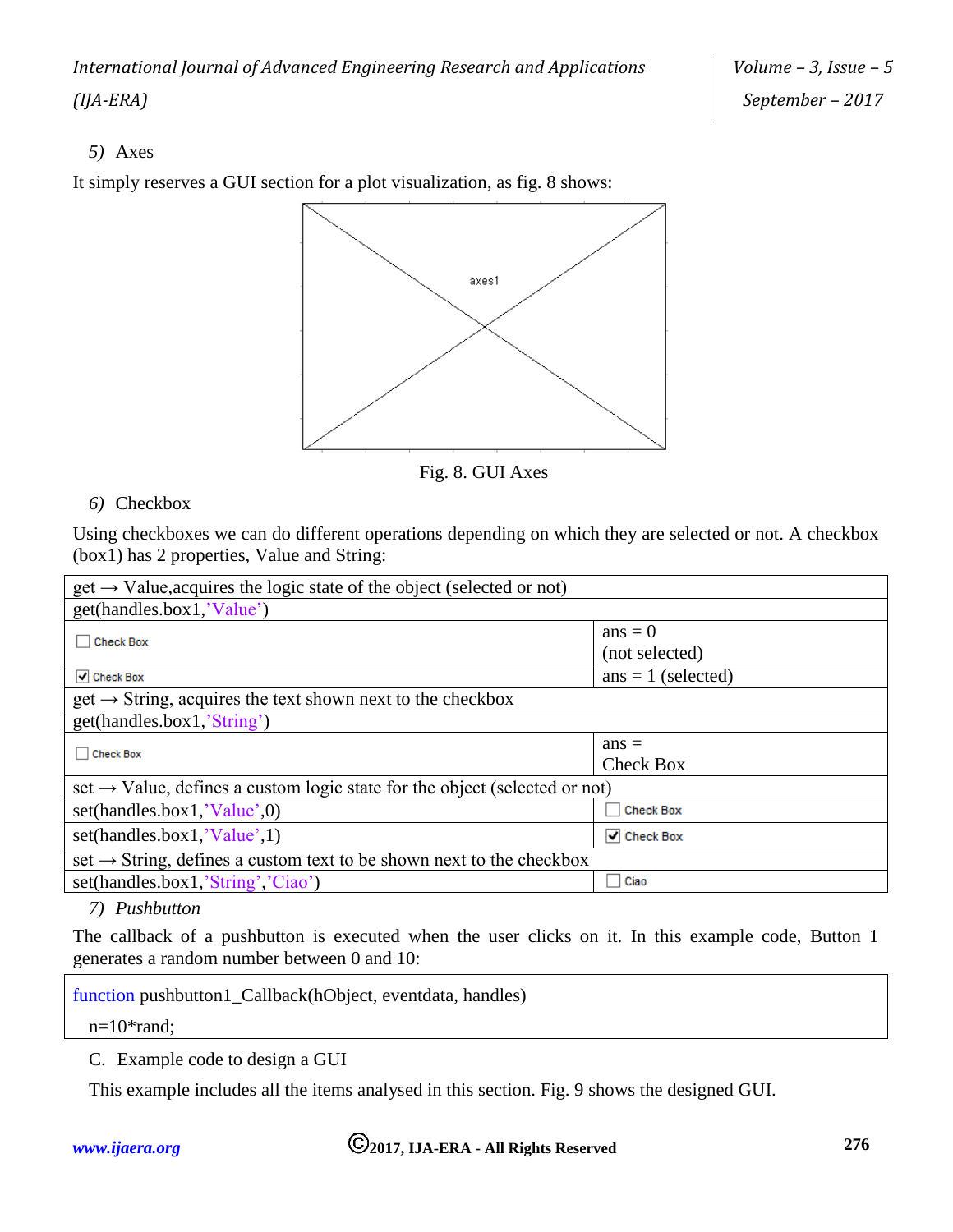*International Journal of Advanced Engineering Research and Applications (IJA-ERA)*



Fig. 9. Example GUI

*1)* GUI specifications

This interface gives the chance to plot various signals. In particular the user has to:

- a) choose which type of signal he wants to plot, between:
	- trigonometric (sinusoid, cosinusoid or both);
	- other signals (sawtooth wave, square wave or both);
- b) set the desired duration and frequency for the signals.

The GUI opening function defines Trigonometric as the default signal type, using an auxiliary variable handles.type:

```
function Example_GUI_OpeningFcn(hObject, eventdata, 
  handles,varargin)
% Default settings
handles.type='Trig';
handles.output = hObject;
% handles update
guidata(hObject, handles);
```
*2)* Pop-Up Menu, Checkbox, Editable Text Box

On the list there are 2 options, Trigonometric and Other: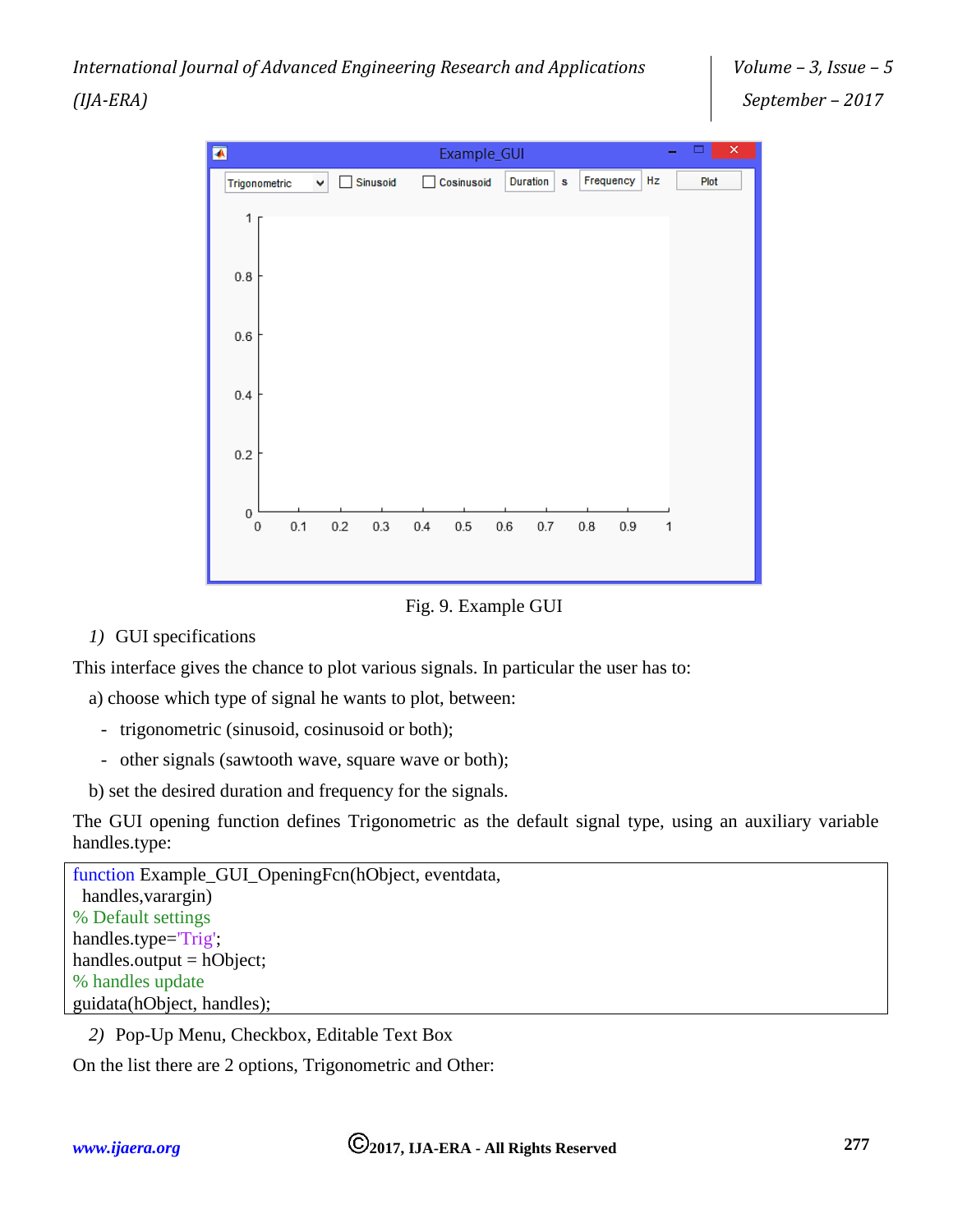```
function popupmenu1 CreateFcn(hObject, eventdata,
  handles)
if ispc && isequal(get(hObject,'BackgroundColor'),...
     get(0,'defaultUicontrolBackgroundColor'))
   set(hObject,'BackgroundColor','white');
end
% List generation
set(hObject,'String',{'Trigonometric','Other'});
```
*(IJA-ERA)*

Now we have to setup the GUI according to the choice made. In case of Trigonometric, we will initialize 2 checkboxes Sinusoid e Cosinusoid; choosing Other, we will define 2 checkboxes Sawtooth and Square (square wave).

```
function popupmenu1_Callback(hObject, eventdata, 
 handles)
% Get the choice made and store into 'choice'
contents = cellstr(get(hObject, String'));choice=contents{get(hObject,'Value')};
% Set the checkboxes according to the choice made
if (strcmp(choice,'Trigonometric'))
   % In case of 'Trigonometric'
   handles.type='Trig';
  set(handles.box1,'String','Sinusoid');
   set(handles.box1,'Value',0);
   set(handles.box2,'String','Cosinusoid');
  set(handles.box2,'Value',0);
elseif (strcmp(choice,'Other'))
   % In case of 'Other'
   handles.type='Oth';
   set(handles.box1,'String','Sawtooth');
   set(handles.box1,'Value',0);
   set(handles.box2,'String','Square');
   set(handles.box2,'Value',0);
end
% Update the handles structure
guidata(hObject,handles);
```
According to the choice made, the checkboxes are:

| Trigonometric | Sinusoid<br>Cosinusoid<br>$\overline{\phantom{a}}$<br>$\overline{\phantom{a}}$<br>Trigonometric |
|---------------|-------------------------------------------------------------------------------------------------|
| Other         | Sawtooth<br>Other<br>Square                                                                     |

The editable text boxes allow the user to set the desired duration and frequency of the signals:

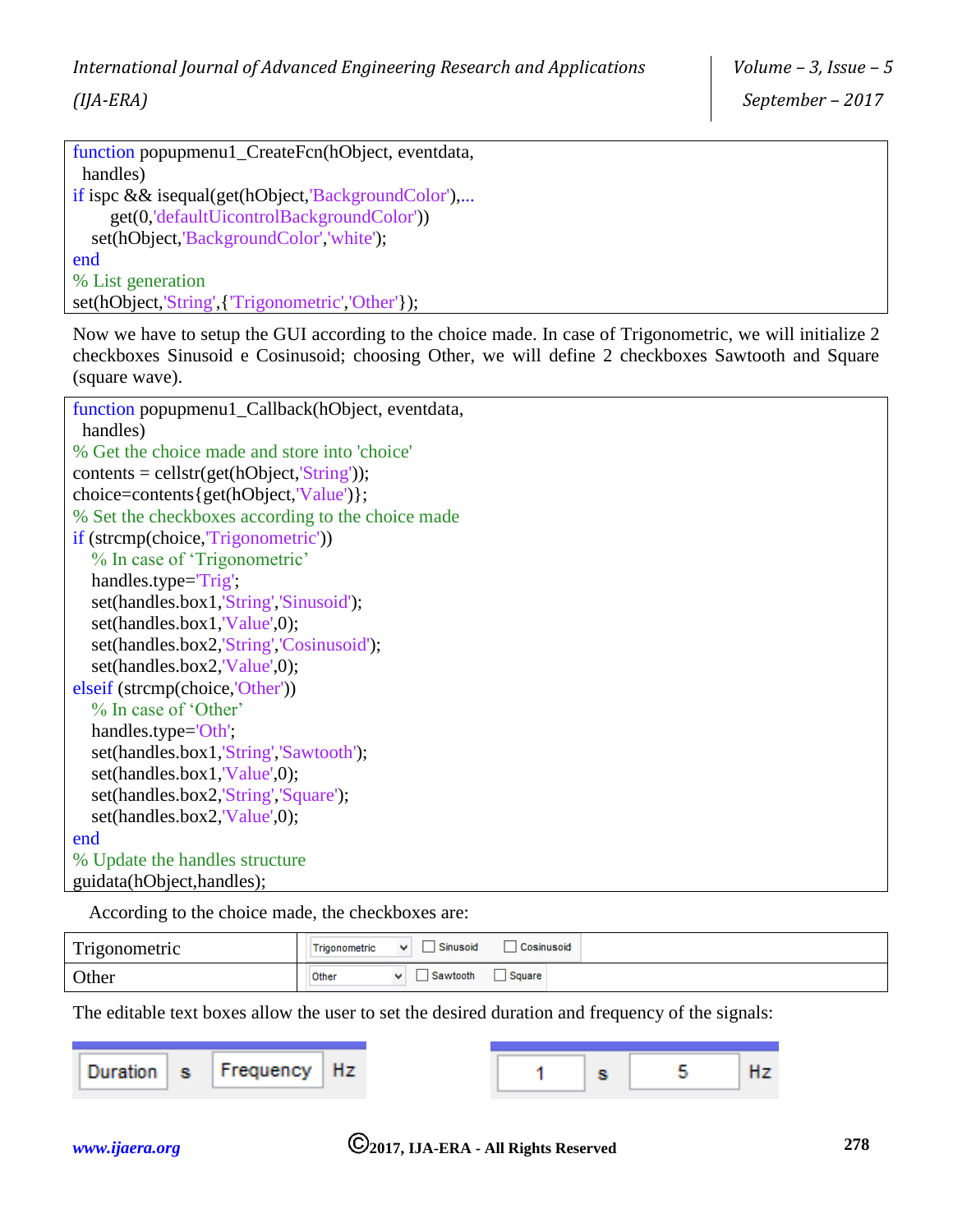*3)* Pushbutton

The plot of the chosen signals appears when we click on the pushbutton Plot.

a) Preliminary phase

Firstly, we should acquire the duration (tmax) and the frequency (f) of the signal specified by the user into the editable text boxes; then, we will setup an array with all the sampling instants (every 0.01 seconds from 0 to tmax):

% Get duration and frequency tmax=str2double(get(handles.edit1,'String')); f=str2double(get(handles.edit2,'String'));  $t=(0:0.01:$ tmax); % Array with sampling instants

b) Acquisition of the choice made and generation of the signals

If the choice is Trigonometric we need to generate a sinusoid and a cosinusoid; if the choice is Other we should generate a sawtooth wave and a square wave, according to the following code:

| % In case of Trigonometric                                                                 |
|--------------------------------------------------------------------------------------------|
| if $(strcmp(handles.type, Trig'))$                                                         |
| % Generation of a sinusoid and of a cosinusoid                                             |
| $a=sin(2*pi*f*t); b=cos(2*pi*f*t);$                                                        |
| elseif (strcmp(handles.type,'Oth')) % Other                                                |
| % Generation of sawtooth wave and of a square wave                                         |
| $a=$ sawtooth $(2 \cdot p i \cdot f \cdot f)$ ; b=square $(2 \cdot p i \cdot f \cdot f)$ ; |
|                                                                                            |

c) Checkboxes state acquisition and plot generation

| % Checkboxes state                 | % Checkboxes state                 |
|------------------------------------|------------------------------------|
| $c1 = get(handles-box1, 'Value');$ | $c1 = get(handles-box1, 'Value');$ |
| $c2 = get(handles-box2, 'Value');$ | $c2 = get(handles-box2, 'Value');$ |
| if $(c1 == 1 \& c2 == 1)\%$ Both   | if $(c1 == 1 \& c2 == 1)\%$ Both   |
| subplot(2,1,1);                    | subplot(2,1,1);                    |
| plot(t,a);                         | plot(t,a);                         |
| ylabel('Sinusoid');                | ylabel('Sawtooth');                |
| subplot(2,1,2);                    | subplot(2,1,2);                    |
| plot(t,b);                         | plot(t,b);                         |
| ylabel('Cosinusoid');              | ylabel('Square Wave');             |
| elseif $(c1 == 1 \& c2 == 0)$      | elseif $(c1 == 1 \& c2 == 0)$      |
| % Sinusoid                         | % Sawtooth                         |
| subplot(1,1,1);                    | subplot(1,1,1);                    |
| plot(t,a);                         | plot(t,a);                         |
| ylabel('Sinusoid');                | ylabel('Sawtooth');                |
| elseif $(c1 == 0 & c2 == 1)$       | elseif (c1== $0 &c2 == 1$ )        |
| % Cosinusoid                       | % Square Wave                      |
| subplot(1,1,1);                    | subplot(1,1,1);                    |
| plot(t,b);                         | plot(t,b);                         |
| ylabel('Cosinusoid');              | ylabel('Square Wave');             |
| end<br>$\sim$                      | end                                |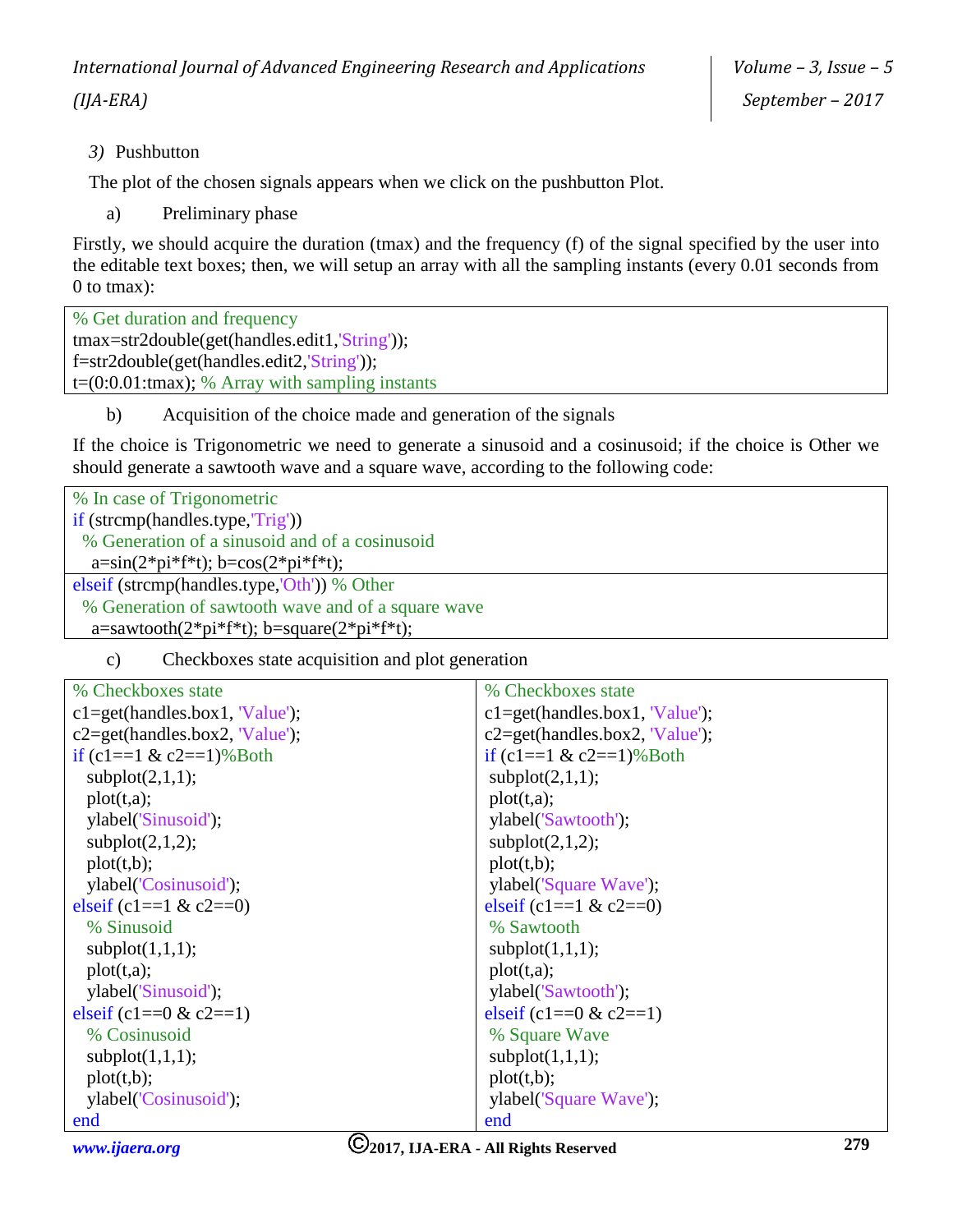Thus, the whole function executed clicking on Plot is:

```
function pushbutton1 Callback(hObject, eventdata,
 handles)
% Get the parameters from the text boxes
tmax=str2double(get(handles.edit1,'String'));
f=str2double(get(handles.edit2,'String'));
t=(0:0.01:tmax);
if (strcmp(handles.type,'Trig'))
   % Sinusoid and cosinusoid
  a=sin(2*pi*f*t); b=cos(2*pi*f*t); c1=get(handles.box1,'Value');
   c2=get(handles.box2,'Value');
  if (c1==1 \& c2==1) % Both signals
     subplot(2,1,1); plot(t,a); ylabel('Sinusoid');
    subplot(2,1,2); plot(t,b); ylabel('Cosinusoid');
  elseif (c1==1 \& c2==0) % Sinusoid
    subplot(1,1,1); plot(t,a); ylabel('Sinusoid');
  elseif (c1==0 & c2==1) % Cosinusoid
     subplot(1,1,1); plot(t,b); ylabel('Cosinusoid');
   end
elseif (strcmp(handles.type,'Oth'))
   % Sawtooth and Square wave
  a=sawtooth(2*pi*f*t); b=square(2*pi*f*t); c1=get(handles.box1,'Value');
   c2=get(handles.box2,'Value');
  if (c1==1 \& c2==1) % Both signals
     subplot(2,1,1); plot(t,a); ylabel('Sawtooth');
    subplot(2,1,2); plot(t,b); ylabel('Square Wave');
  elseif (c1==1 \& c2==0) % Sawtooth
     subplot(1,1,1); plot(t,a); ylabel('Sawtooth');
  elseif (c1==0 & c2==1) % Square Wave
    subplot(1,1,1); plot(t,b); ylabel('Square Wave');
   end
end
```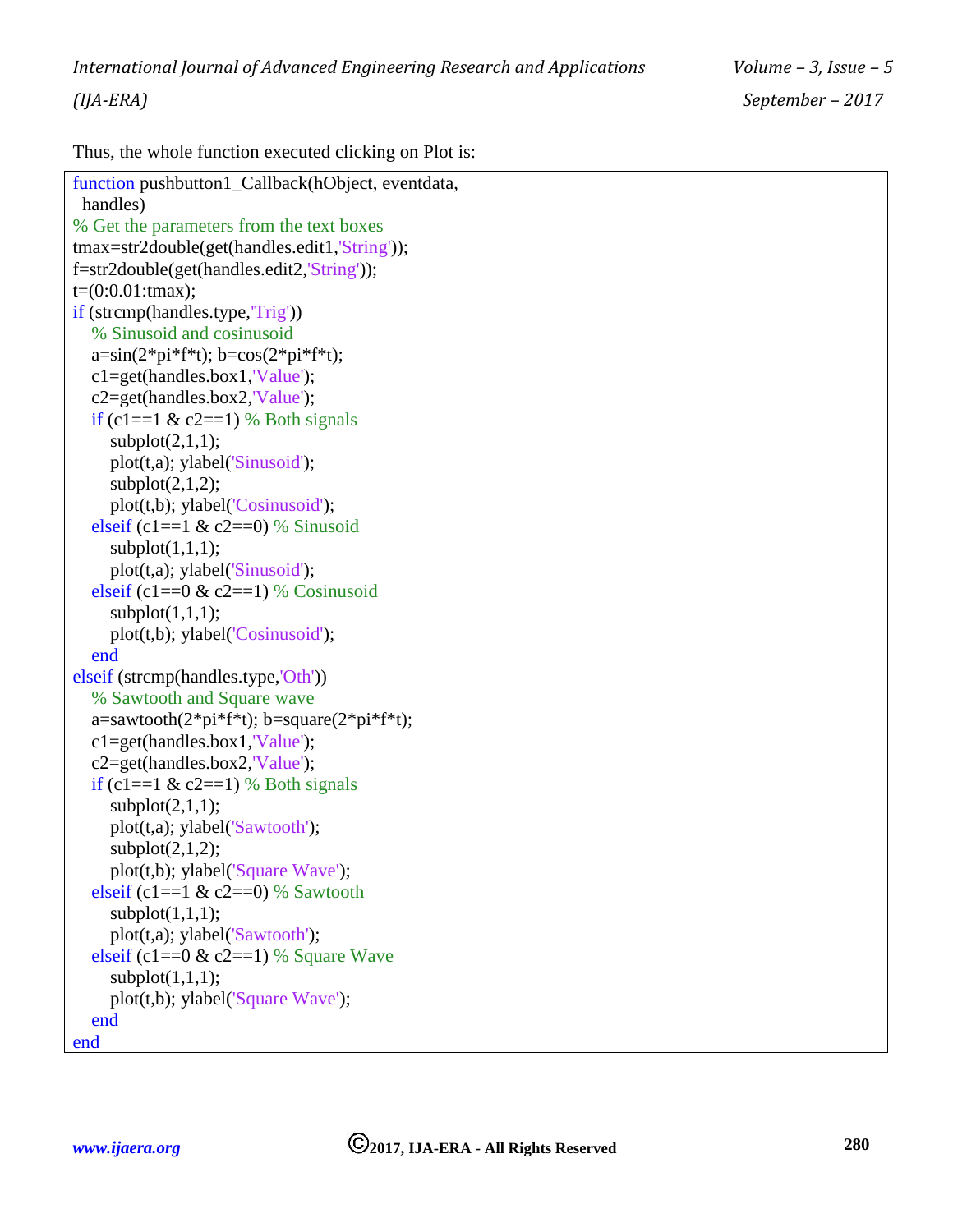*4)* Screenshots (Duration 1s, Frequency 5Hz)

The resulting plots are shown in the following figures where the correspondence between the selected options and the plotted signals appears.

Trigonometric signals

a. Sinusoid:



Fig. 10. Plot of a sinusoid signal from the designed GUI





Fig. 11. Plot of a cosine signal form the designed GUI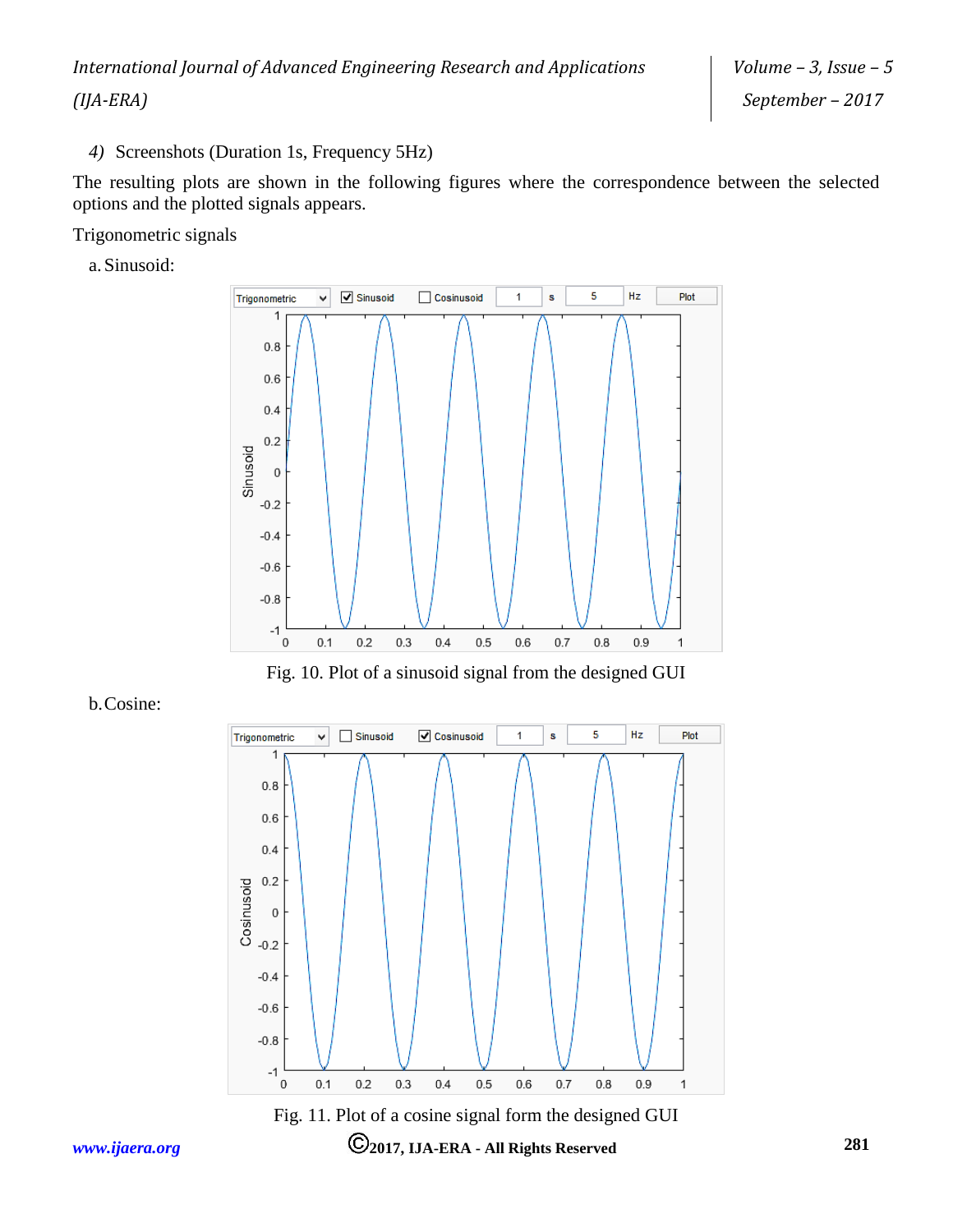



Fig. 12. Plot of both of them sinusoid and cosine signals, from the GUI

## Other signals

a. Sawtooth wave:



Fig. 13. Plot of the sawtooth wave form the GUI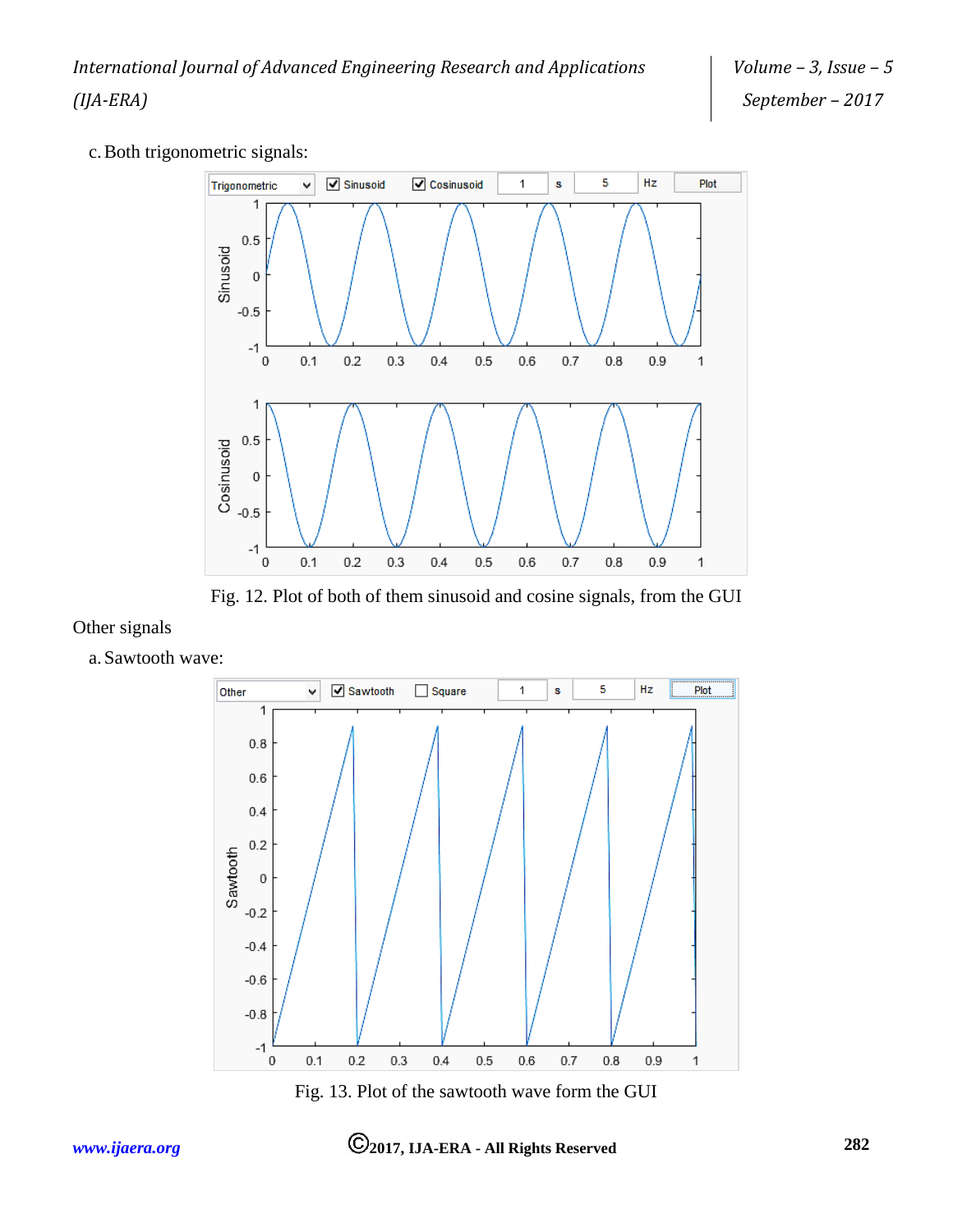b.Square wave:



Fig. 14. Plot of the square wave form the GUI

c.Both:



Fig. 15. Plot of both of them square wave and sawtooth signals form the GUI